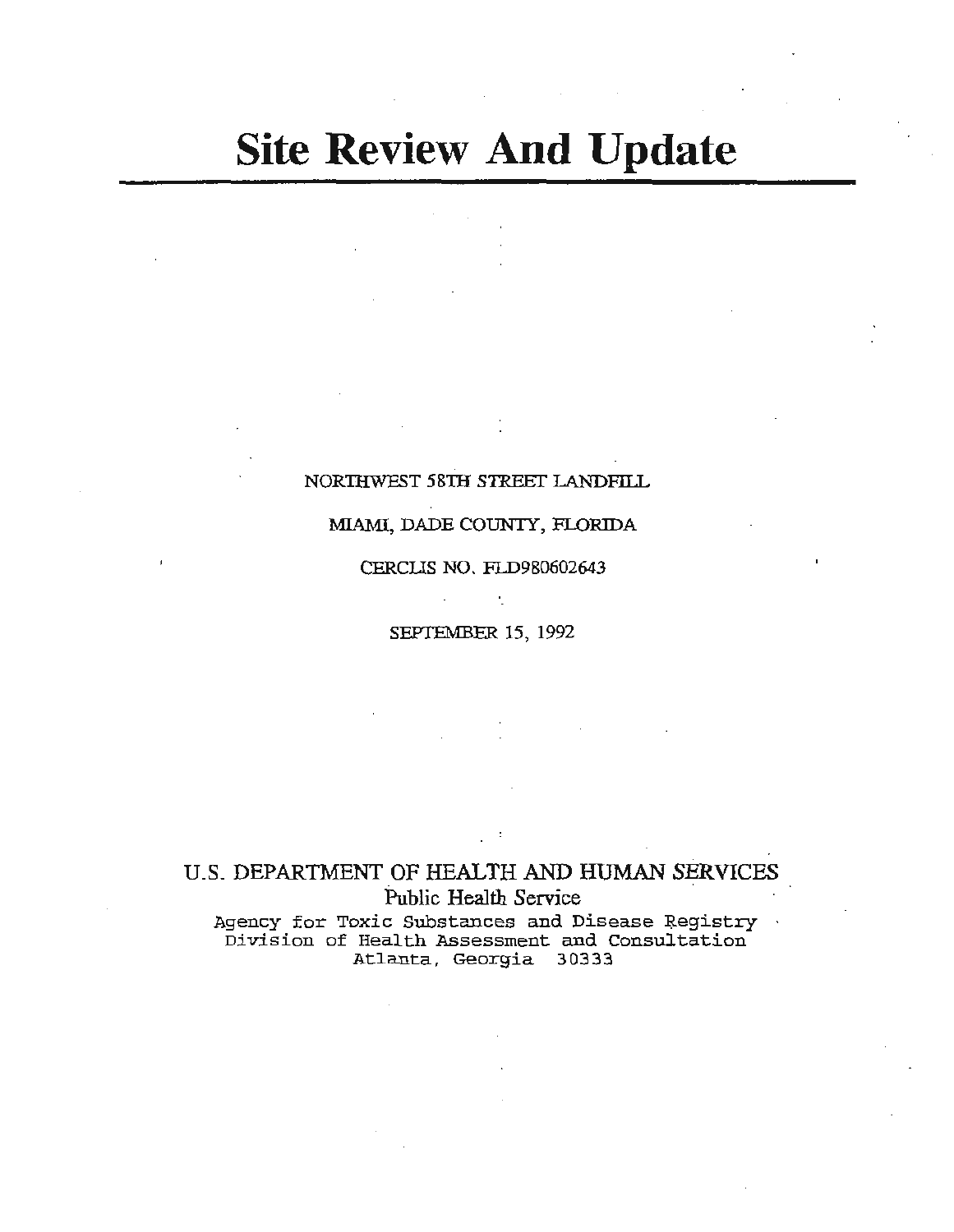### Site Review and Update: A Note of Explanation

The purpose of the Site Review and Update is to discuss the current status of a hazardous waste site and to identify future ATSDR activities planned for the site. The SRU is generally reserved to update activities for those sites for which public health assessments have been previously prepared (it is not intended to be an addendum to a public health assessment). The SRU, in conjunction with the ATSDR Site Ranking Scheme, will be used to determine relative priorities for future ATSDR public health actions.

 $\sim$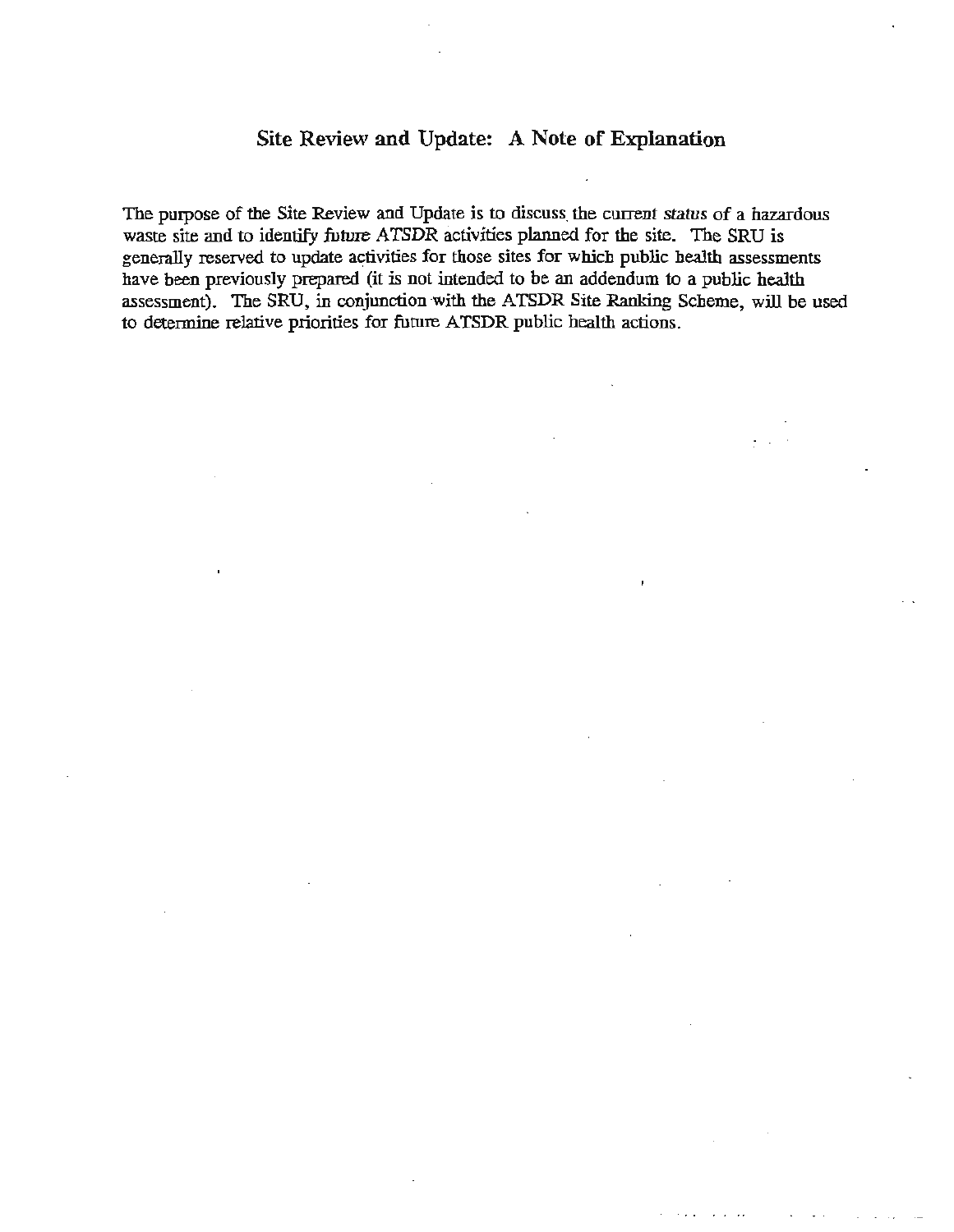### SITE REVIEW AND UPDATE

 $\frac{1}{\sqrt{2}}\left(\frac{1}{\sqrt{2}}\right)^{1/2}\frac{1}{\sqrt{2}}\left(\frac{1}{\sqrt{2}}\right)^{1/2}$ 

NORTHWEST 58TH STREET LANDFILL MIAMI, DADE COUNTY, FLORIDA CERCLIS NO. FLD980602643

### Prepared by

Florida Department of Health and Rehabilitative Services Under Cooperative Agreement with the Agency for Toxic Substances and Disease Registry

 $\mathbb{Z}$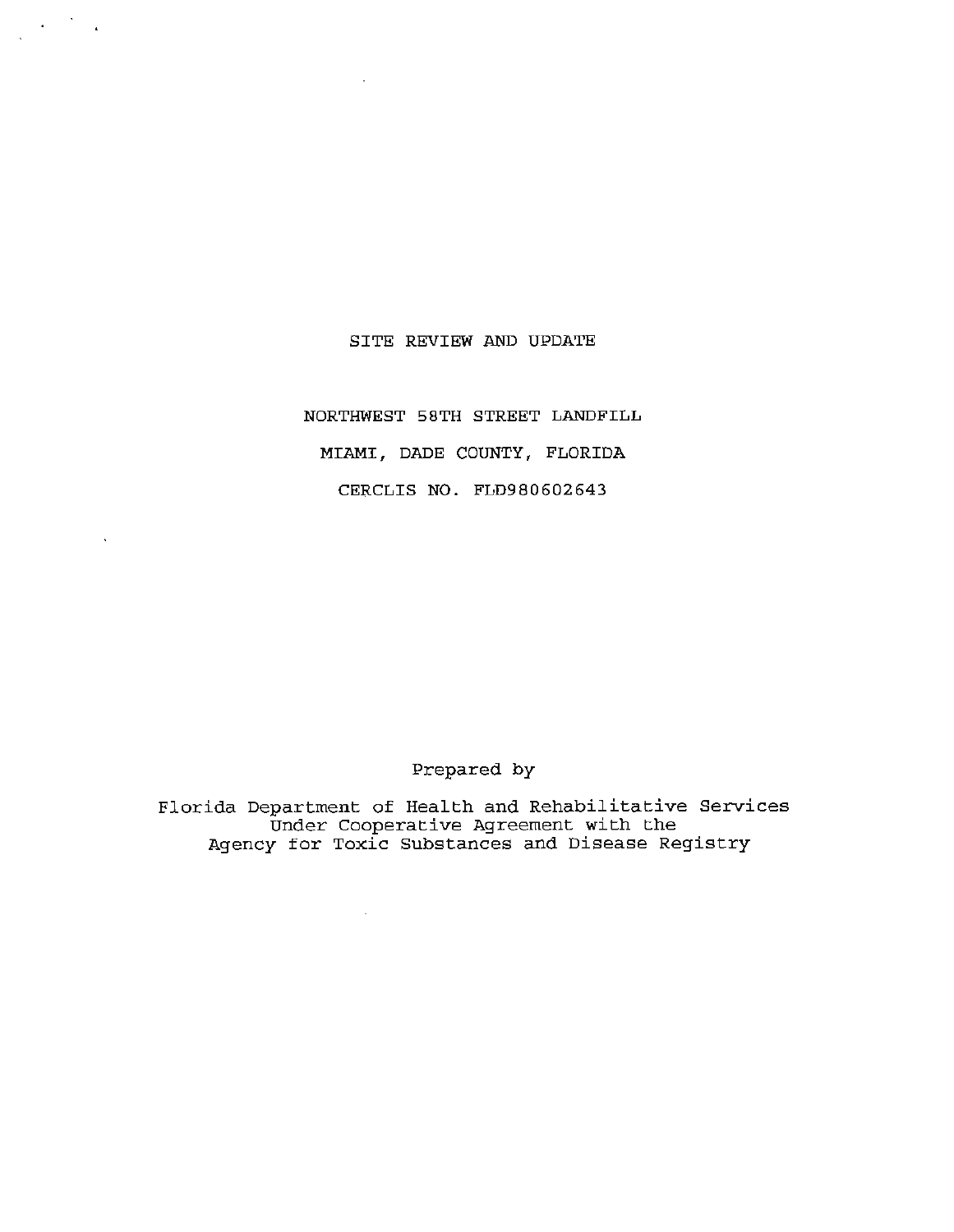#### **SUMMARY OF BACKGROUND AND HISTORY**

The Northwest (NW) 58th Street Landfill Superfund site is in an industrial area west of Hialeah and Miami Springs, Dade County, Florida (Figures 1 and 2). An inactive incinerator borders the west side of the site, and the Miami Drum Superfund site is 1.5 miles to the east. Dade County owned and operated an open dump at this one square mile site from 1952 to 1982. This landfill is now 60 to 90 feet high and contains approximately 27 million cubic yards of municipal garbage, which includes small quantities of pesticides, paints, and solvents.

The Biscayne aquifer, 1 to 3 feet below land surface at this site, is the sole source of drinking water for Dade County. In 1975, the U.S . Geological Survey documented groundwater contamination coming from this landfill. The Northwest well field, 4 miles to the west of this site, and the Miami Springs and Preston well fields, 2 miles to the east, supply drinking water to approximately 1 million In the late 1970s, Dade County discovered low levels of solvents in the Miami Springs and Preston wells. In order to meet<br>demand and drinking water standards, Dade County blended water standards, Dade County blended contaminated water from the Miami Springs and Preston wells with clean water from the Northwest wells.

In 1981, the Environmental Protection Agency (EPA) proposed that the NW 58th Street Landfill along with Miami Drum and Varsol Spill be added to the Superfund National Priorities List as one site: the Biscayne Aquifer Study Area. Each was eventually listed as a separate site, but the groundwater investigation and remediation<br>remained combined. After conducting an area-wide groundwater remained combined. After conducting an area-wide groundwater<br>study, EPA found that low-level solvent contamination was EPA found that low-level solvent contamination widespread in the Biscayne aquifer and that removal at the water<br>treatment plant was the most effective remedy. In 1985, EPA treatment plant was the most effective remedy. decided on air stripping and estimated that air emissions would meet all state requirements and would not adversely affect human<br>health. In 1987, EPA decided on a landfill cap, a leachate In 1987, EPA decided on a landfill cap, a leachate collection system, and connection to a municipal water supply to nearby homes and businesses as the remedy for the NW 58th Street Landfill site.

In 1986, the Agency for Toxic Substances and Disease Registry (ATSDR) reviewed the EPA endangerment assessment for this site. ATSDR identified the following contaminants of concern: arsenic,<br>vinyl chloride, 1,1,2,2-tetrachloroethane, benzene, and 1,1,2,2-tetrachloroethane, trichloroethene. ATSDR found EPA's endangerment assessment did not adequately identify the exposed population or characterize the risk<br>from drinking contaminated water. ATSDR concluded that the from drinking contaminated water. Biscayne aquifer is contaminated and that drinking water is the major route of exposure. ATSDR did not categorize this site but did recommend testing of nearby private wells. living around the water treatment plant were concerned that emissions from the air strippers would affect their health.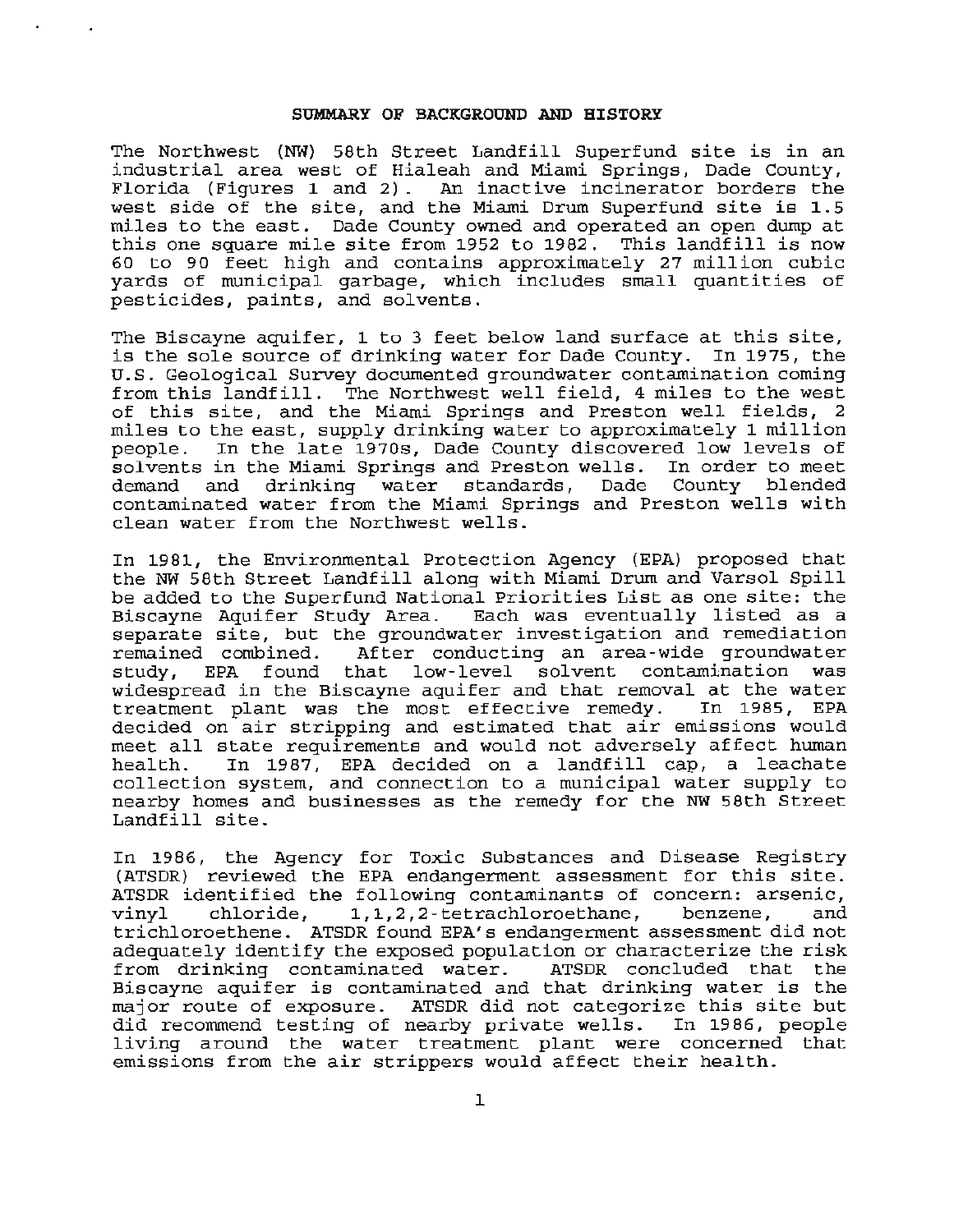#### CURRENT SITE CONDITIONS

Randy Merchant of the Florida Department of Health and Rehabilitative Services (HRS) and Walter Livingstone of the Dade County Public Health Unit visited this site on July 8, 1992. They toured the site and observed that a leachate system had been installed and that construction of the landfill cap was nearing<br>completion. Mr. Merchant also spoke with a local environmental Mr. Merchant also spoke with a local environmental activist about community health concerns. Since the 1986 ATSDR review, Dade County has provided municipal water to the nearby residents and constructed air strippers at the water treatment plant.

In its 1986 review, ATSDR failed to address the possible health effects of drinking water with low concentrations of solvents.

### CURRENT ISSUES

Although the Florida HRS is concerned about area-wide groundwater contamination, the agency has no current site-specific health concerns through use of the groundwater since people in the area have been provided municipal water. However, the agency will evaluate air stripper emission estimates and/or actual monitoring data to evaluate the air pathway.

Community health concerns diminished after the municipal water supply met drinking water standards. People living around the water treatment plant are still concerned, however, that emissions from the air strippers may affect their health.

#### CONCLUSIONS

Dade County did not test the nearby private wells as recommended but did provide all of these homes and businesses with municipal<br>water. The 1986 ATSDR conclusion--the Biscayne aquifer is The 1986 ATSDR conclusion--the Biscayne aquifer is contaminated and drinking water is the major route of exposure- - is still valid. The air strippers at the water treatment plant will, however, remove the solvents and thus allow increased use of the contaminated groundwater. The air emission estimates and/or actual air monitoring data from these air strippers should be reviewed. In addition, health outcome data should be reviewed to determine if past drinking water exposures caused adverse health effects.

#### RECOMMENDATIONS

A health consultation should be performed at this site to review health outcome data, air stripper emission estimates and/or actual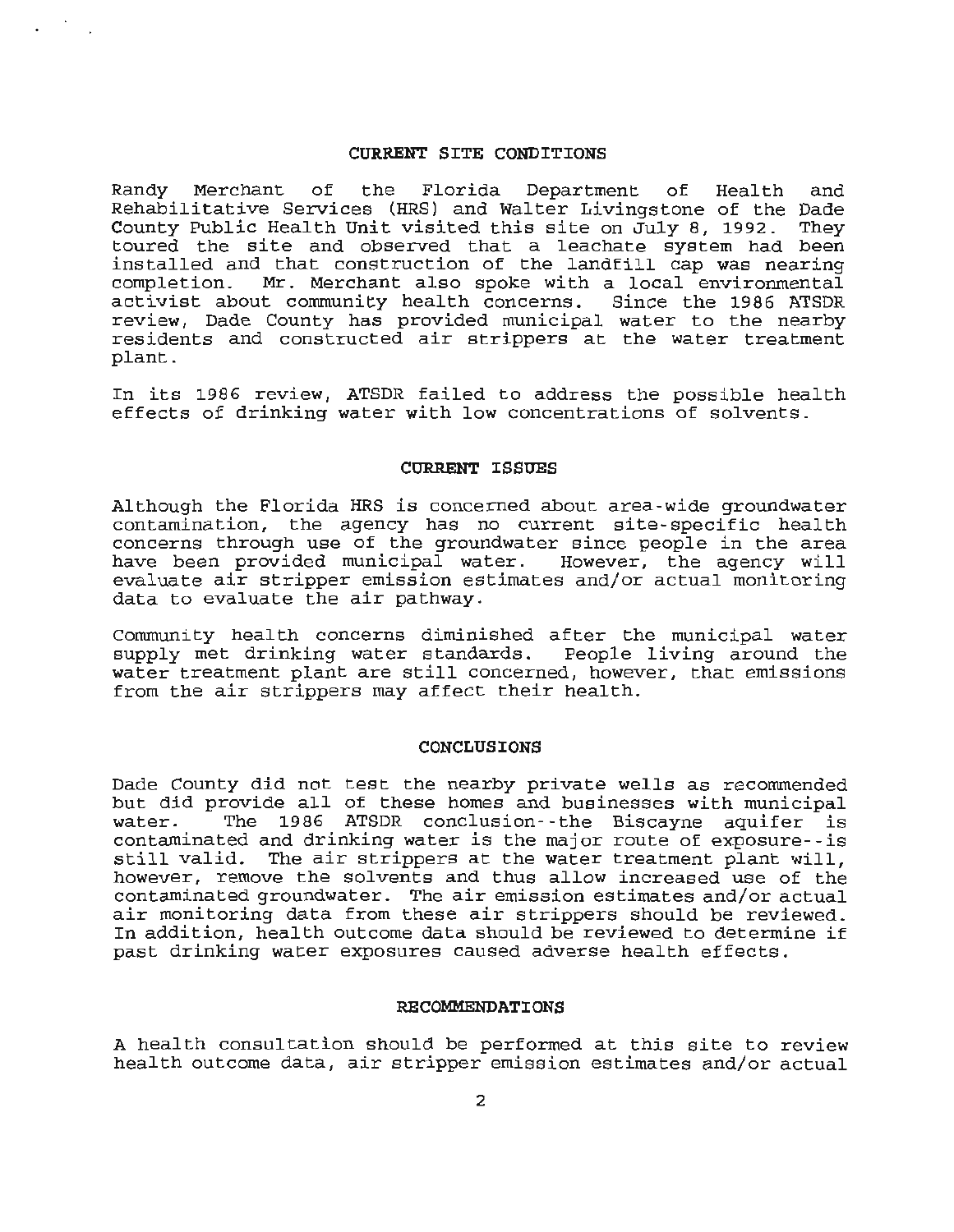monitoring data, and site conditions since Hurricane Andrew passed through the area.

 $\zeta = 1/\sqrt{2}$ 

The data and information developed in the site review and update have been evaluated to determine if follow-up actions may be indicated. Further site evaluation is needed to determine public health actions.

### **DOCUMENTS REVIEWED**

The Florida HRS reviewed the following documents for this summary:

- 1. EPA Record of Decision, Biscayne Aquifer Sites, Dade County, Florida. September 1985.
- 2. Planning Research Corporation NW 58th Street Landfill Endangerment Assessment. April 1986.
- 3. ATSDR Health Assessment for NW 58th Street Landfill. April 1986.
- 4. EPA Record of Decision, NW 58th Street Landfill, Dade County, Florida. September 1987.
- 5. EPA Superfund Fact Sheet, NW 58th Street Landfill. February 1992.

Preparer of the report: E. Randall Merchant, M.S.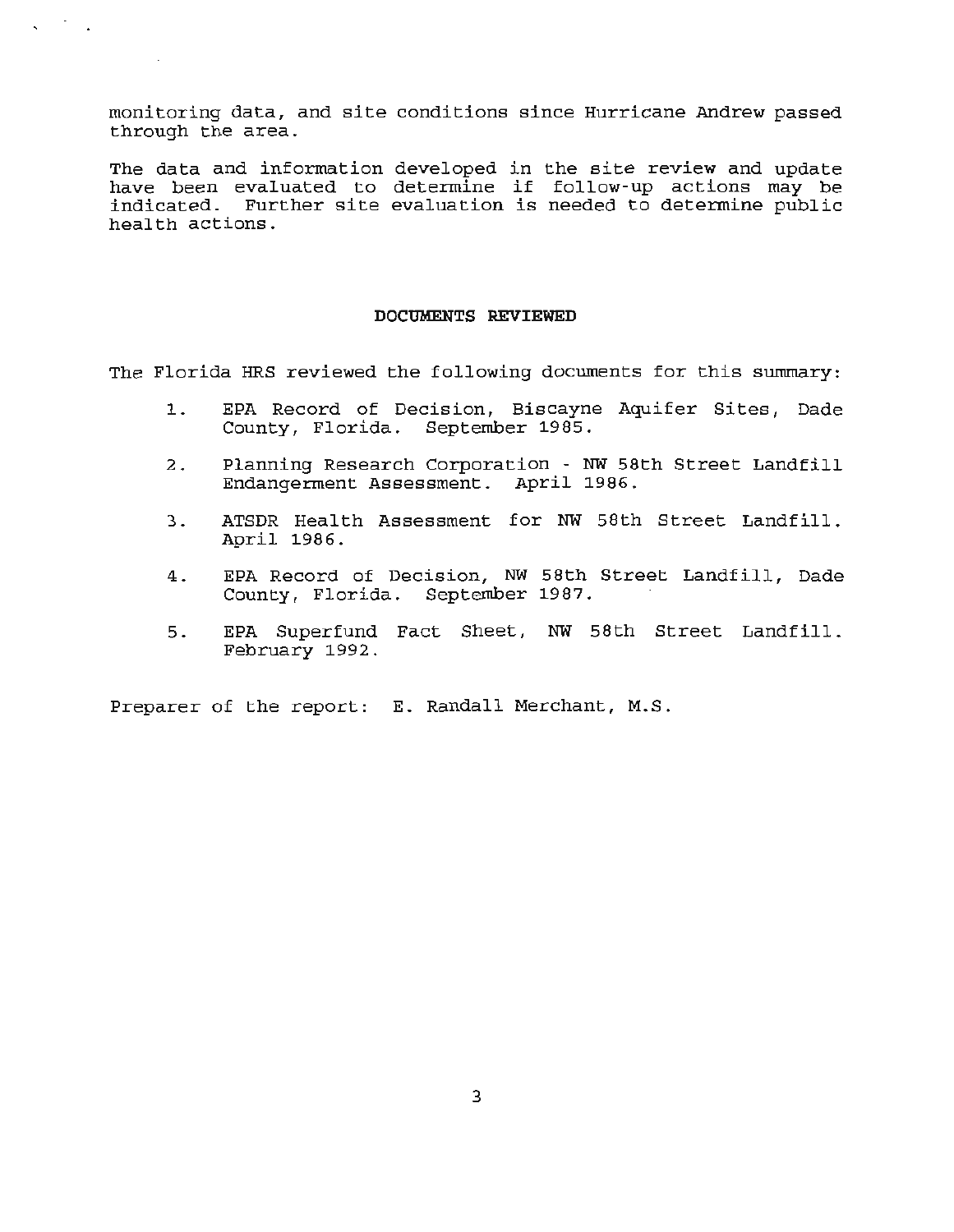

 $\cdot$  .

 $\ddot{\phantom{a}}$ 

 $\cdot$ 

Figure 1. Area Map

 $\ddot{\phantom{0}}$ 

 $\mathbb{R}^3$ 

 $\colon$